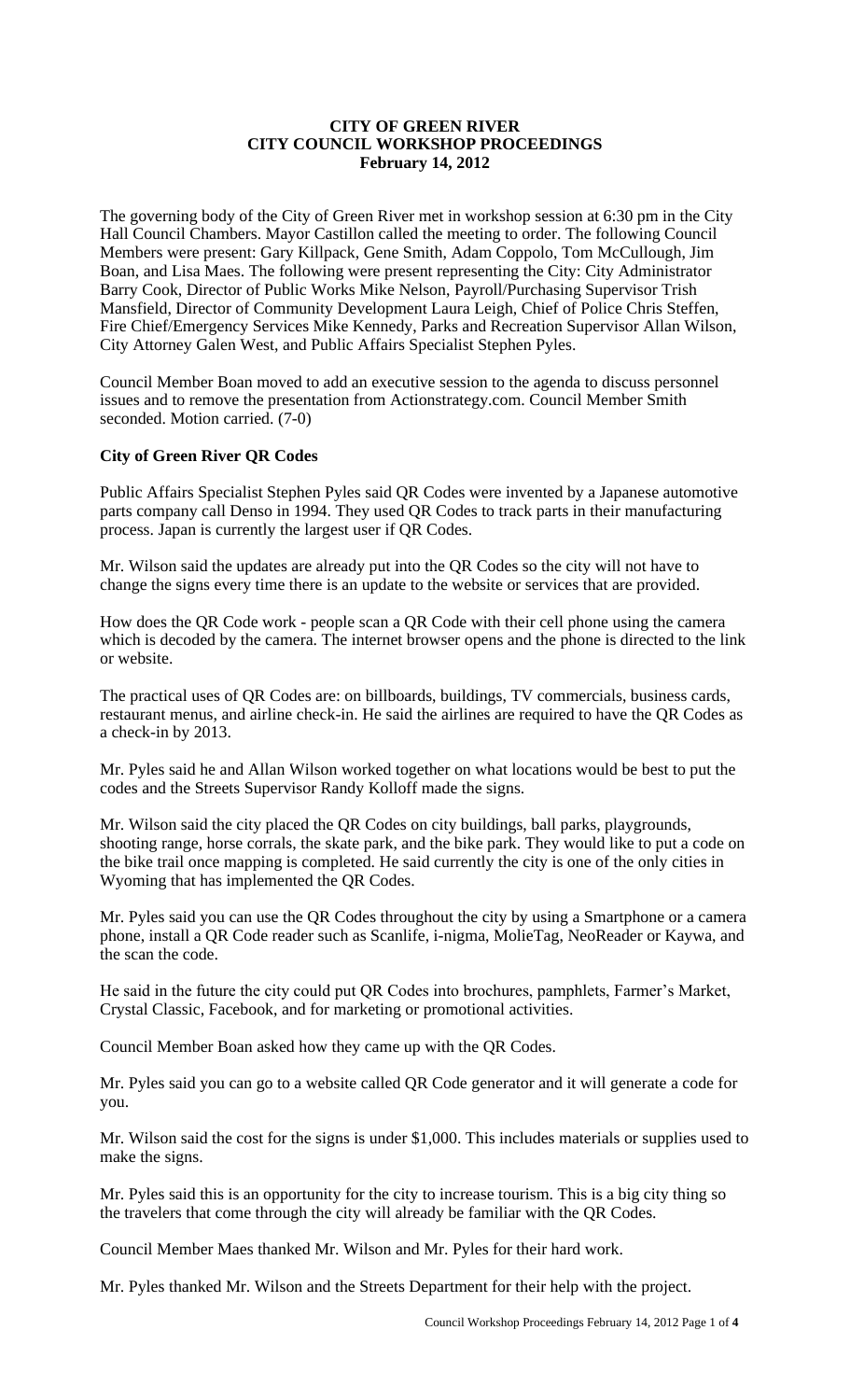#### **Animal Control Officer Presentation**

Chief Steffen said the city is looking into entering an agreement with Sweetwater County to house all county animals west of the I-80 tunnels. Staff has done a cost analysis on the cost and staff recommends the amount to house per day be set at: a dog \$25.00 and a cat \$20.00.

Council Member Boan asked what the cost is if the animal is put to sleep.

Chief Steffen said the longest time the animal will be housed is for five days and a feral animal would not even be held that long. The cost would be covered within the amount that would be charged to the county to house them.

Council Member Boan asked if the cost of putting the animal to sleep is \$22.00.

Animal Control Supervisor Tracy Wyant said she does not know the exact amount that it costs to put an animal to sleep.

Chief Steffen said the costs analysis includes the employee's time and the utilities all combined so it is not the exact cost.

Ms. Wyant said the fee that the city will get from the county is going to cover all of the costs associated with housing the animal for five days. If the animal is housed longer than the five days then city will have to cover the cost.

Council Member Boan asked how much it is to adopt a dog.

Ms. Wyant said it depends on the size of the animal. Puppies under six months old are \$10, small dogs are \$15, medium dogs are \$20, and large dogs are \$25.

Chief Steffen reminded council that it does not cost the city that much per day to house the animals.

He said there have been questions from the council about what duties the Animal Control Department has. He would like to remind everyone that Animal Control is a full service facility. He said they are a key component in the assistance of the Patrol Division. During the busy times, the Animal Control Division helps by making sure there is an Animal Control officer available to cover the animal calls so the officers on patrol are available to cover other calls.

Ms. Wyant said the Animal Control Division provides calls for service, patrol, and preventative patrol. She said when an animal is brought in to the shelter they evaluate the animal for adoption, the animal is cleaned, and then they test their temperament, check for tags, and then prepare them to be housed. The intake side takes a lot of time. After the animal is in they go back to answer calls. They write citations if needed on a case by case basis and they do any follow-up on cases.

The animal control officers take a large amount of time when they evaluate the animals so they can make sure the animal is safe to be adopted. They would not allow the adoption of any animal that they would not take home themselves. A lot of shelters go by time frames and if the animal has been there for a certain amount of time, they are put down. They do everything they can to adopt animals out instead of having them put down. She said they work with the Human Society. A lot of animals are adopted on Pet Finder.com.

Staff provides tours of the Animal Control facility if requested. They teach pet safety to students and anyone else that asks.

Chief Steffen said they do not only deal with dogs and cats, they also deal with different types of animals including exotic. They assist the Game and Fish Department on any calls that happen with wildlife.

He said staff will be recommending an increase in adoption fees during the 2013 budget. They want to make sure the animals have the best chance to be adopted, but the city needs to cover the costs of housing the animals the best they can.

The Mayor said they have an excellent program and do a very good job.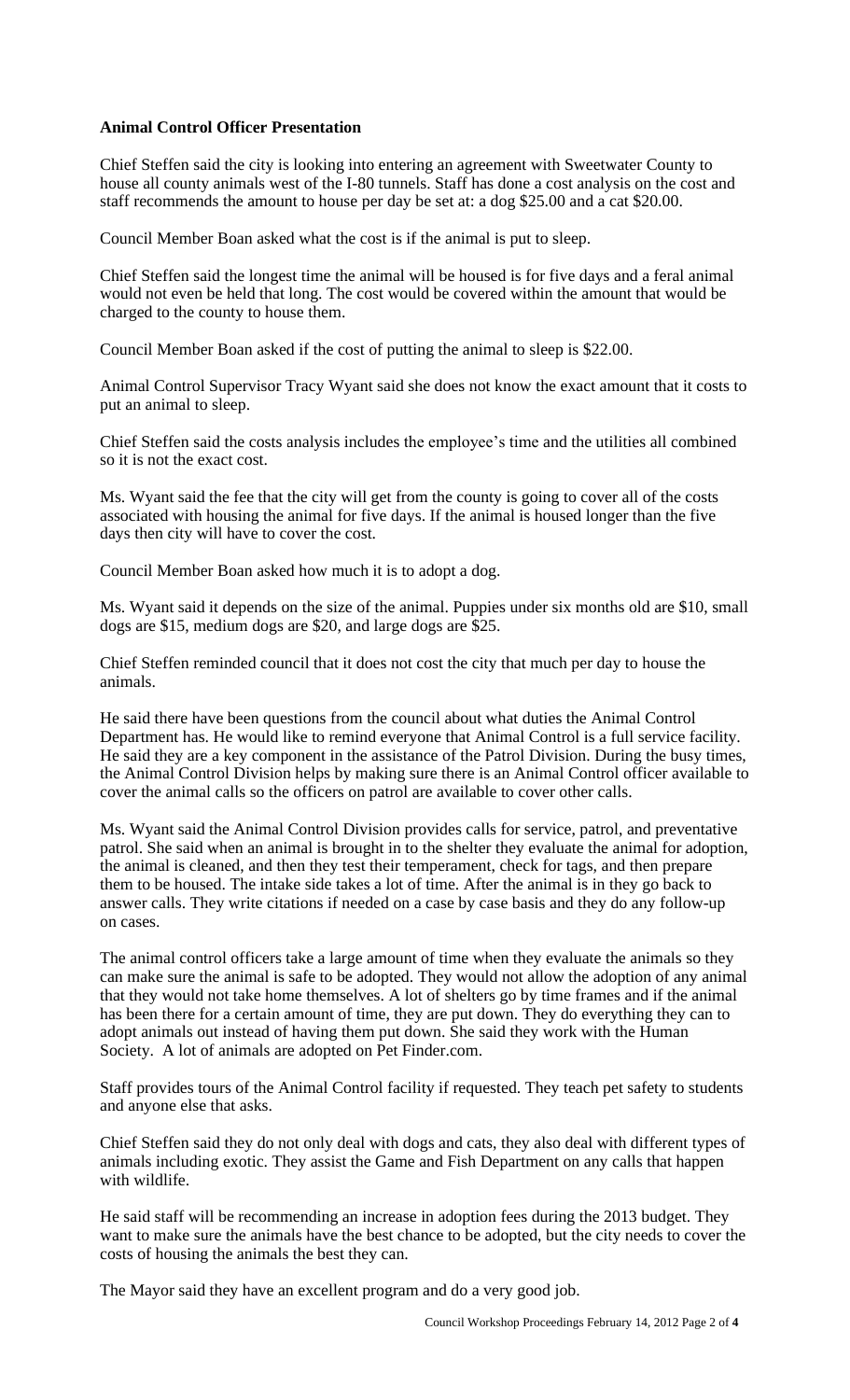Council Member Coppolo asked if they scan all of the animals that come in.

Ms. Wyant said yes.

# **City Administrator's Report**

Mr. Cook had nothing to report.

## **City Attorney's Report**

Mr. West had nothing to report.

## **Mayor and Council Reports**

Council Member Smith said Ms. Spivack is recovering well at the Convalescent Center. She thanked council and staff for all of the cards that were sent to her.

Council Member McCullough reminded everyone the Crystal Classic event is going on this Friday and Saturday. He hopes everyone plans to attend. The lights are up at the Island and they look very nice.

Council Member Coppolo had nothing to report.

Council Member Maes echoed what Council Member McCullough said.

Mr. Wilson said there are seven professional ice carvers, two amateur carvers, five signed up for the soup cook-off, two for the dog sled race, twenty-five kids for the ice cube hunt, one for snowshoe softball, and forty-three people are signed up for the 5K run. The registration does not close until tomorrow for the softball, the dog sled race, and the cook-off. The rest of the events are open until the day of the event.

Council Member Boan asked if council would waive the fees for the Palmer funeral. All of the council agreed to do so.

Mr. Wilson said he will make sure that is done.

He asked Chief Steffen if the issue with the part-time dispatchers moving to the new communication center had been solved.

Chief Steffen said yes. They will all be full-time.

Council Member Boan said he spent two hours with the Fleet Department and he has a totally different look at what they do. He thinks changes need to be made on how things are accounted for.

Council Member Killpack thanked Ms. Leigh and Mr. Wilson for their efforts on putting the Crystal Classic together. He said the URA/Main Street is working with them too. He hopes it is successful.

The Mayor said they had a meeting on the  $6<sup>th</sup>$  cent initiative. They put a list together on the projects they would like to present to the Legislature. They met with the county commissioners to discuss how they will be handling the  $6<sup>th</sup>$  cent initiative, but the chair did not show up so they are not sure what they will do. He and Mayor Demshar decided the best time to have a small communities meeting would be in March so they can share projects.

The Mayor said they have received a letter from Union Pacific giving the city the commitment to pursue grants for the depot.

He met with the county on the draft proposal to change the senior citizens district initiative to change the time from a two year to a four year period.

## **Adjournment to Executive Session**

Council Member Killpack moved to adjourn to executive session to discuss personnel issues at